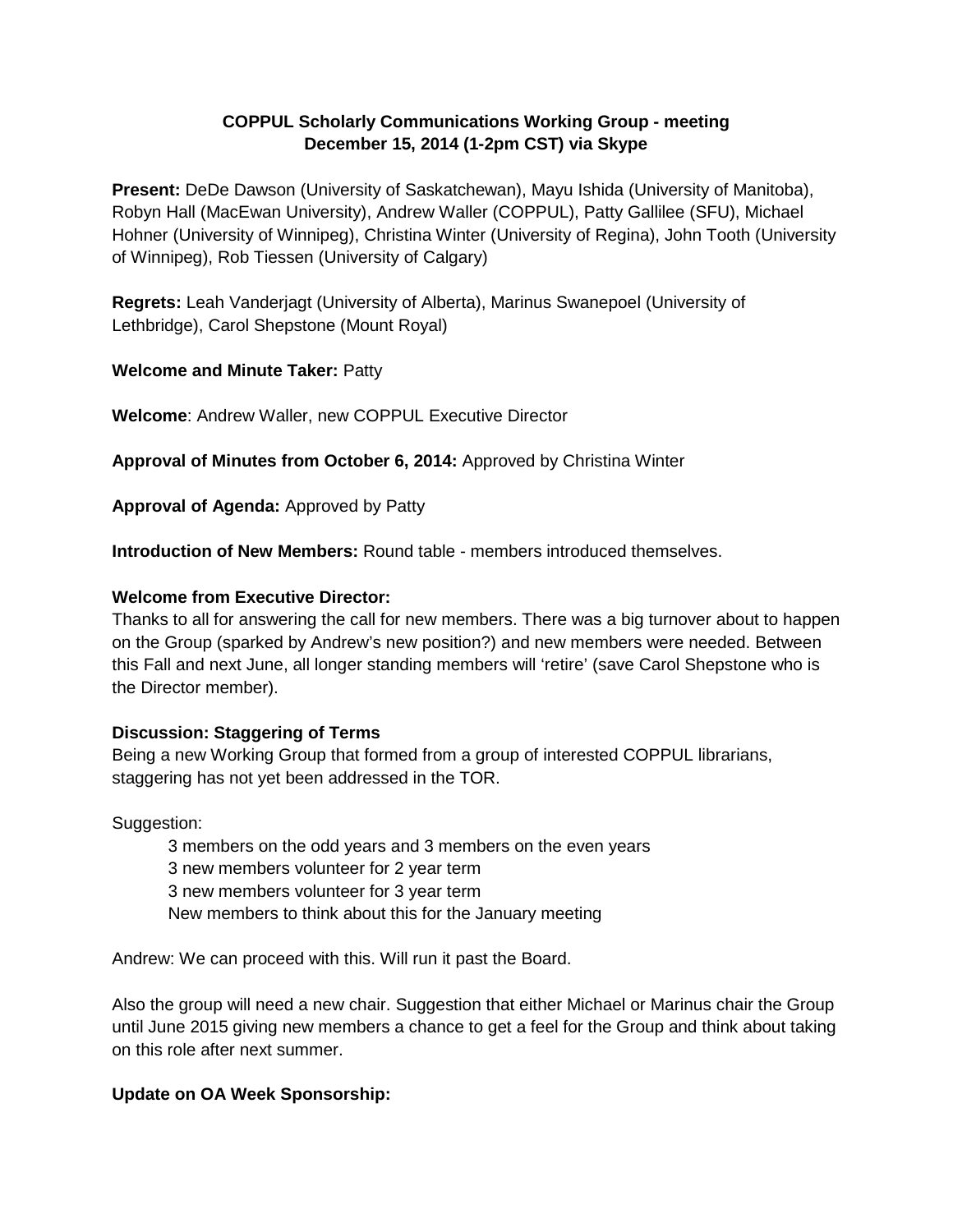UBC and UofA were the successful applicants. Their events are posted on the Group's site.

C. Winter will send out an announcement on the COPPUL listserv.

## **Other Business:** Book review The Accidental Data Scientist

[\(http://books.infotoday.com/books/Accidental-Data-Scientist.shtml\)](http://books.infotoday.com/books/Accidental-Data-Scientist.shtml) for the Partnership [\(http://gir.uoguelph.ca/index.php/perj\)](http://gir.uoguelph.ca/index.php/perj) - deadline for review by end of February 2014 or sooner. Interest???

Notable - Canadian Libraries with OA Authors funds - [http://www.carl](http://www.carl-abrc.ca/uploads/SCC/CALJ_Canadian_Libraries_OA_funds_EYates.pdf)[abrc.ca/uploads/SCC/CALJ\\_Canadian\\_Libraries\\_OA\\_funds\\_EYates.pdf](http://www.carl-abrc.ca/uploads/SCC/CALJ_Canadian_Libraries_OA_funds_EYates.pdf)

Call for interest

[http://www.carl-abrc.ca/news/167/201/Call-for-interest-Library-Open-Access-Publishing-Funds-](http://www.carl-abrc.ca/news/167/201/Call-for-interest-Library-Open-Access-Publishing-Funds-Project.html)[Project.html](http://www.carl-abrc.ca/news/167/201/Call-for-interest-Library-Open-Access-Publishing-Funds-Project.html)

Teleconferencing Humour - [http://twentytwowords.com/what-if-the-annoyances-of-conference](http://twentytwowords.com/what-if-the-annoyances-of-conference-calls-happened-in-real-life-meetings-painfully-accurateand-hilarious/)[calls-happened-in-real-life-meetings-painfully-accurateand-hilarious/](http://twentytwowords.com/what-if-the-annoyances-of-conference-calls-happened-in-real-life-meetings-painfully-accurateand-hilarious/) :)

If there are any projects the group wants to initiate, they should entertain them. If money is involved it will need to be approved by the Board.

There was some discussion about expanding the community of practice to a national scope. We believe there may be a CARL group and for the moment the COPPUL listserv will remain as is.

FYI: ScholCommCamp @ ACRL<http://www.acrl.ala.org/acrlinsider/archives/9582>

For future meeting days/times -- Doodle: Poll for a given week (e.g. third week of a month)

Search (Google Search) of COPPUL IR's for discovery search with Western Canada/COPPUL focus [http://library.uwinnipeg.ca/about-us/library-departments/search-coppul-institutional](http://library.uwinnipeg.ca/about-us/library-departments/search-coppul-institutional-repositories.html)[repositories.html](http://library.uwinnipeg.ca/about-us/library-departments/search-coppul-institutional-repositories.html) - other new ones to be added?

CARL IR directory - <http://www.carl-abrc.ca/ir.html> (includes UWinnipeg, tho UWinnipeg is not a CARL member).

Other promotion tools - e.g. Library Publishing Directory <http://www.librarypublishing.org/resources/directory/lpd2015>

Share new developments at institutions in a roundtable:

- R Hall MacEwan new IR [\(http://roam.macewan.ca\)](http://roam.macewan.ca/)
- [http://uofa.ualberta.ca/news-and-events/newsarticles/2014/december/ualberta-opens](http://uofa.ualberta.ca/news-and-events/newsarticles/2014/december/ualberta-opens-access-to-published-research-in-canada)[access-to-published-research-in-canada](http://uofa.ualberta.ca/news-and-events/newsarticles/2014/december/ualberta-opens-access-to-published-research-in-canada)
- U Winnipeg OJS upgrade